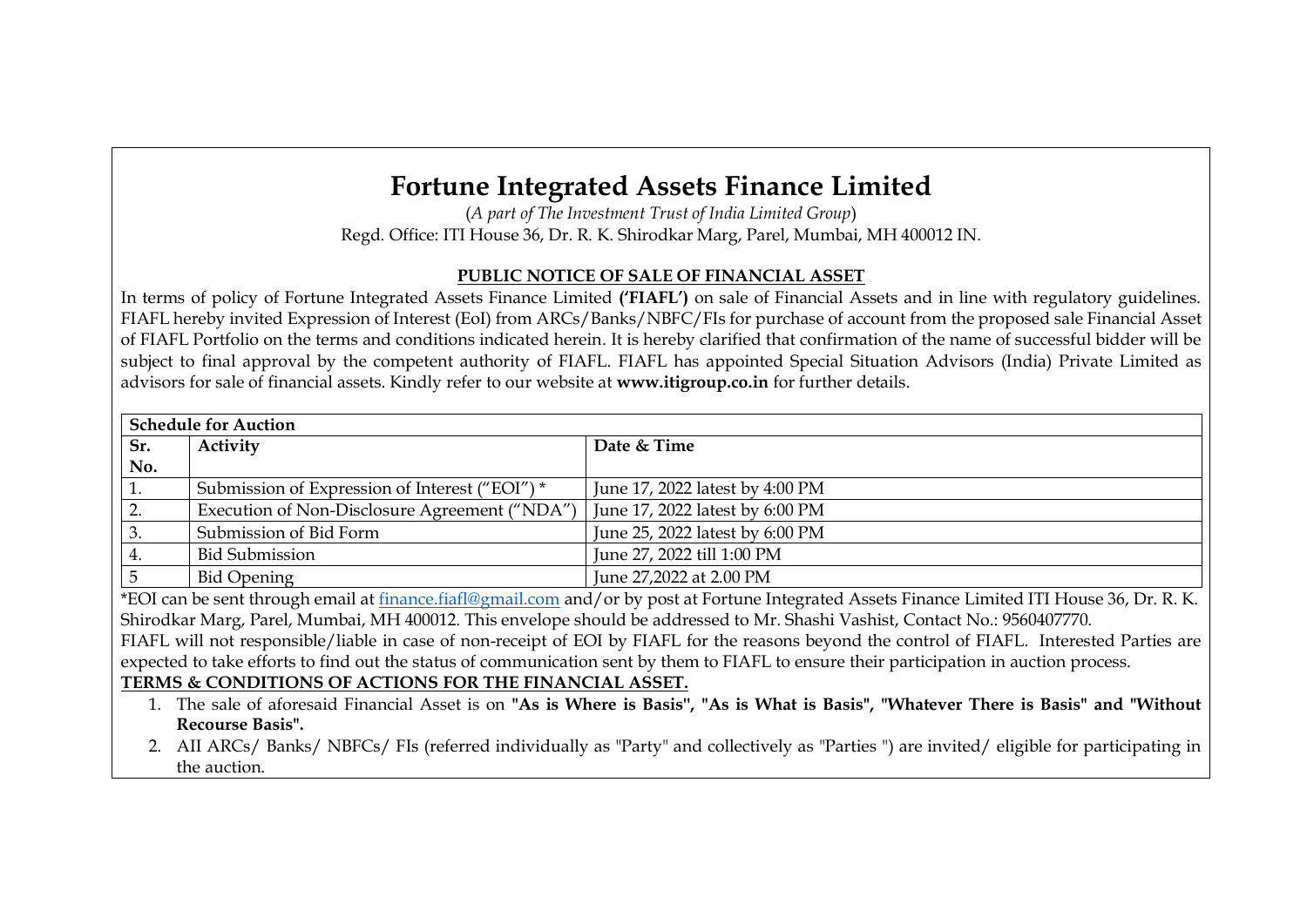- 3. Interested Parties should submit their EOls by hand delivery/email as per the details given in this notice along with relevant documents to establish their eligibility to the satisfaction of FIAFL.
- 4. EOI should be on the letter head of the Party and must be signed by the authorised signatory of the Party, supported with evidence of authority of such authorized signatory (Board Resolution/Power of Attorney/equivalent document). The EOI shall compulsorily state the following:
	- a) That the Party intends to participate in the auction and that it would like to proceed with due-diligence in the data room (to be set up by FIAFL in its premises or organized through electronic mode at its discretion).
	- b) That the Party is eligible (under applicable laws and regulations) and has the capacity to enter into and conclude the purchase of Financial Asset in accordance with applicable laws and regulations of India.
	- c) That the Party is neither having conflict of interest with the FIAFL
	- d) Names of the Authorized Official(s) along with their contact details (mobile number, e-mail IDs, etc.)
- 5. FIAFL reserves the right to ask for information relating to the financial standing of the interested Parties or other documents in relation to such interested Parties (including KYC related documents) at its sole discretion. FIAFL further reserves the right to declare an interested Party as ineligible in case KYC or any other documents/information are not furnished on demand, and decision of FIAFL in this regard shall be final and binding on all the Parties.
- 6. Parties will be required to execute a Non-Disclosure Agreement ("NDA") within four days of submission of EOI. Immediately upon execution of the NDA, PIM along with other account related information shall be shared with the Parties. Such information will be furnished on the basis of the available data and shall not be deemed to be a representation of the quality of the Financial Asset. Further, FIAFL shall not be responsible for any error, misstatement or omission in the said particulars. After receipt of PIM/Tender Document and before starting the due diligence, Party(ies) have to give the declaration that they have no conflict of interest and not related directly or indirectly with the Borrowers whose Financial Assets are proposed to be sold by FIAFL.
- 7. Post due diligence, interested Parties should submit their Bid Form for participating in the auction process (in FIAFL format) by hand delivery/email as per the details given in this notice along with relevant documents to establish their eligibility to the satisfaction of FIAFL. Bid Form should be on the letter head of the Party and must be signed by the authorised signatory of the Party, supported with evidence of authority of such authorized signatory (Board Resolution, /Power of Attorney/equivalent document).
- 8. Interested Parties are not permitted to make a bid below the indicated Reserve Price for the Financial Asset. Any bid submitted below the Reserve Price shall be deemed to be void.
- 9. Detailed terms & conditions and the process for sale of the Financial Asset shall be mentioned in the Tender Document which will be made available to the interested Parties by the FIAFL after submission of EOI and execution of Non-Disclosure Agreement (if not executed earlier).
- 10. Once the bid has been accepted by FIAFL, entire payment along with execution of the assignment deed and other legal documentation will be required to be completed within 7 working days from the date of acceptance of offer by the FIAFL